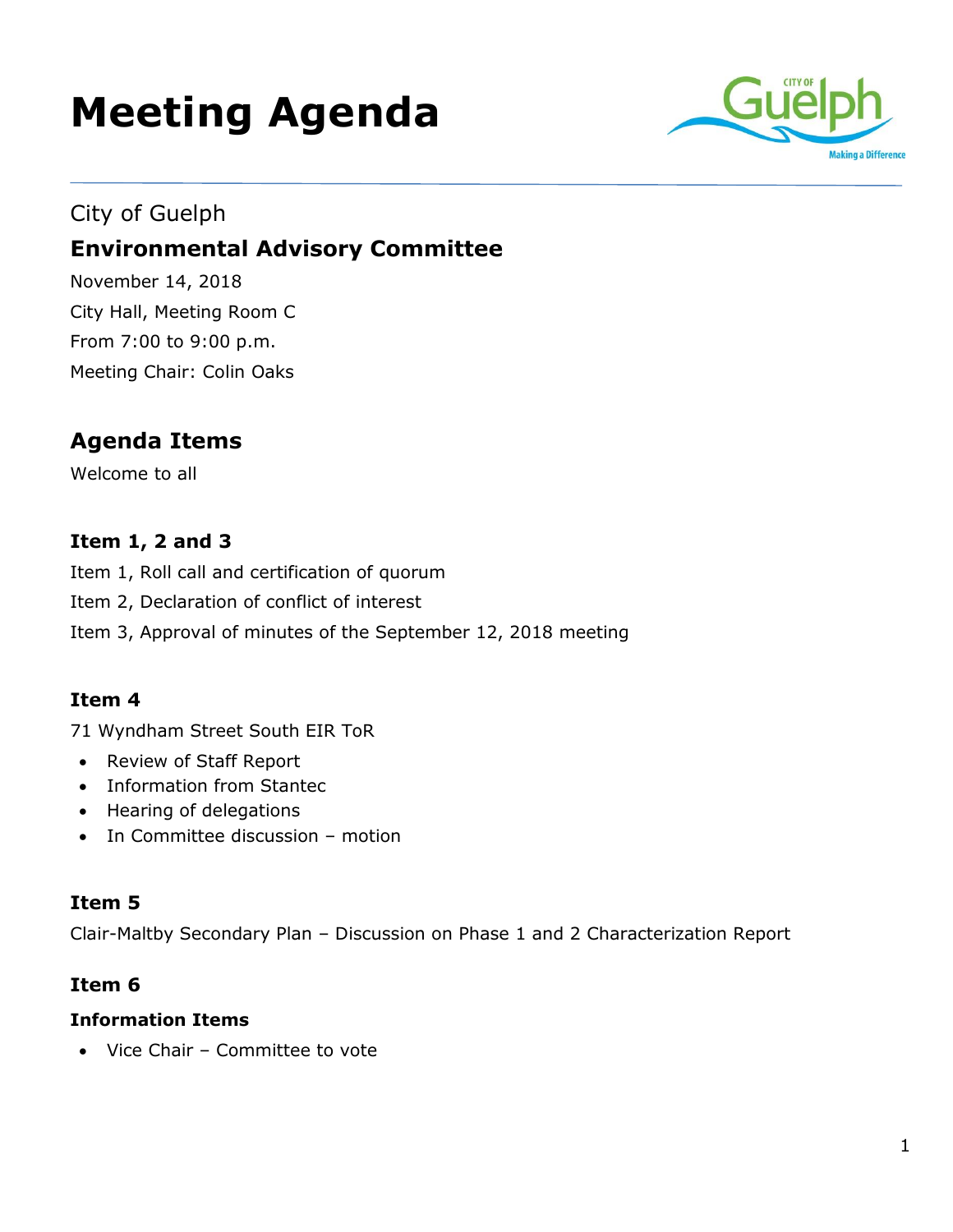## **Next Meeting:**

December 12, 2018 from 7:00 to 9:00 p.m. City Hall, Meeting Room C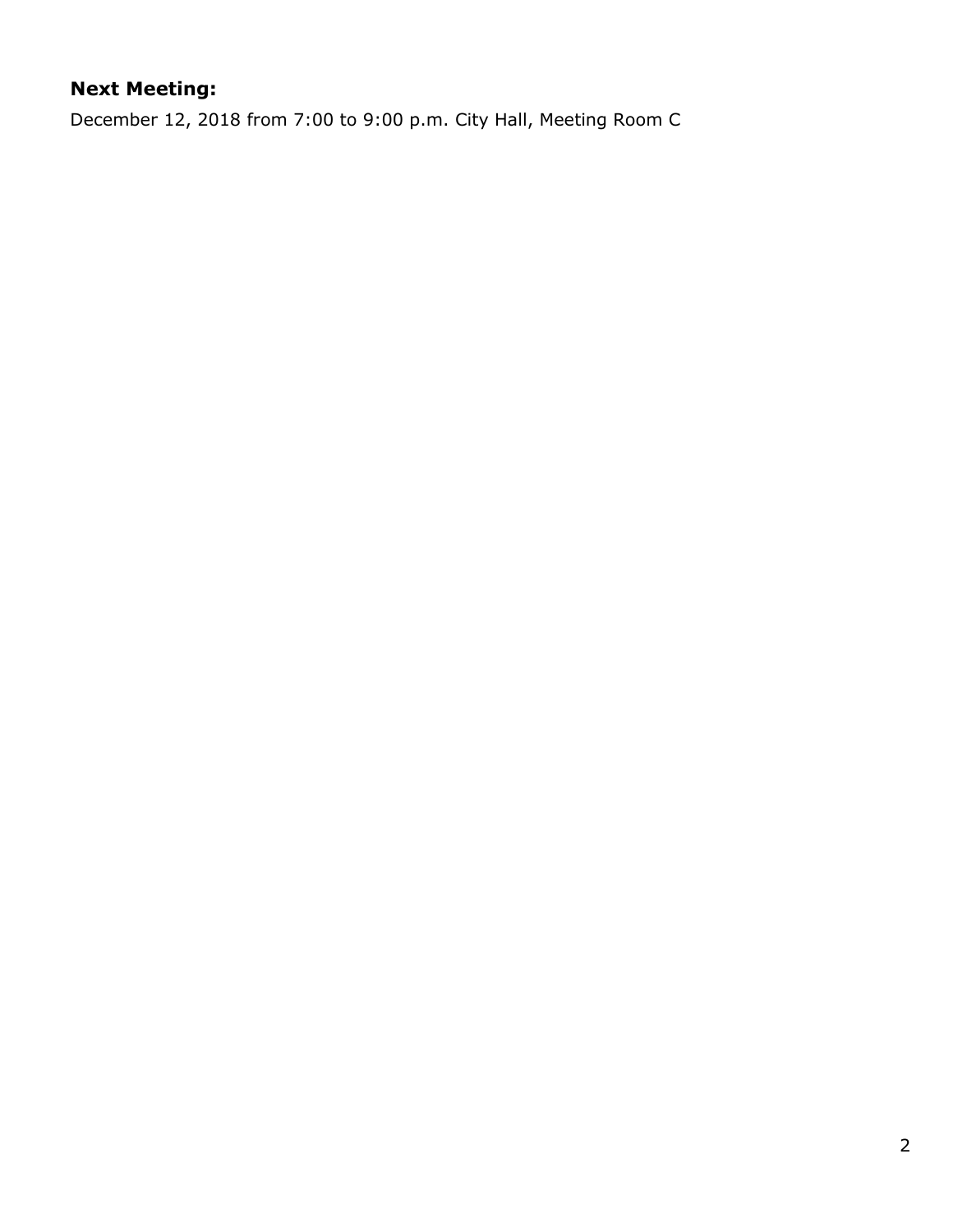

#### **November 14, 2018 Environmental Advisory Committee**

#### *Item* **71 Wyndham St. S. Environmental Implementation Report Terms of Reference (EIR ToR)** *Proposal* An EIR ToR is proposed to help fulfill Condition 18 of the OPA and ZBA to permit the development of 14 storey apartment building with a ground floor commercial unit and 140 units. **Location** The subject property is located directly adjacent the Speed River south of Wellington Road East, on Wyndham St South. (see Attachment 1) *Backgrou nd* The lands fall entirely within the Speed River Watershed and are within the Downtown Secondary Plan Area. OPA/ZBA approval was granted in September through Council approval of IDE-2018-109. The site has been re-zoned from CR-7 (Specialized Commercial-Residential Zone) to D.1-29(H) (Specialized Downtown 1 Zone) and FL (Floodway Zone). • The OPA allowed four additional stores to be added through bonusing and larger floorplates than generally permitted in the Downtown Secondary Plan. The bonusing agreement entails a cash contribution towards acquiring riverfront parkland, with the contribution value based on 25% of the increase in land value for the additional 4 storeys permitted on site. The FL zone on and adjacent to the site contains Significant Natural Area corresponding to: Surface Water and Fish Habitat, Significant Valleylands, Significant Wildlife Habitat (Waterfowl Overwintering Habitat) and their buffers. The EIS in support of the OPA/ZBL was supported with conditions EAC supported the EIS prepared by Stantec (dated October 30, 2017) at the December 2017 meeting with the following conditions:  $\circ$  THAT confirmation that there are no structures in the floodway is provided through drawings prior to approval of the application. o THAT additional information is provided to inform and illustrate the hydrogeological conditions as part of the Hydrogeological Assessment  $\circ$  THAT an Environmental Implementation Report (EIR) is prepared prior to Site Plan Approval that includes: A detailed and updated Tree Inventory Preservation Plan; How mitigation measures are incorporated to ensure no negative impacts; A detailed restoration plan for the floodway which includes trail design, water quality and quantity improvements, consideration for biodiversity enhancements, pollinator habitat, improving habitat for significant species, invasive species management, vegetation management, management of human-wildlife conflict, educational signage and removal of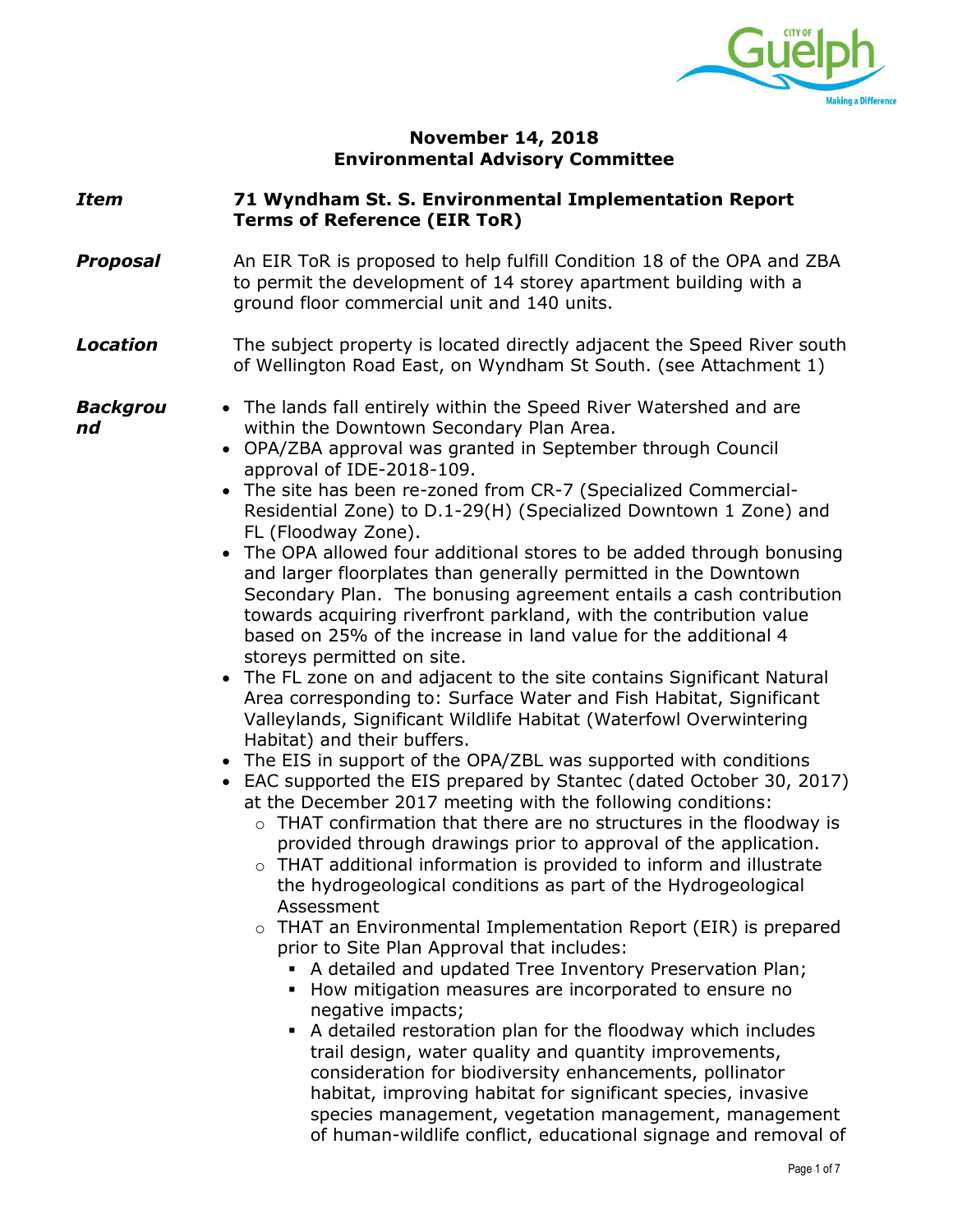

debris and refuse;

- Mapping depicting the top-of-bank, buffer and the appropriate building setback from the natural heritage system;
- A detailed during-construction monitoring plan including the typical requirements and a detailed post-construction monitoring plan which includes bird strike mitigation effectiveness, stormwater outlet monitoring and restoration monitoring;
- Stormwater Management Design and Erosion and Sediment Control Plans;
- Exploration of LID/greywater recovery system opportunities;
- An Environmental Management and Monitoring Plan to assist in ensuring no impacts to the Natural Heritage System from the dewatering activities.
- Condition 18 of the OPZ/ZBL approval:
	- o Prior to Site Plan approval, tree removal and/or site alteration, the developer shall prepare an Environmental Implementation Report (EIR), based on a Terms of Reference approved by the City and the Grand River Conservation Authority, to the satisfaction of the General Manager of Planning, Urban Design and Building Services. The EIR must at minimum include a description of the proposed development and details as to how the mitigation plan meets the conditions of approval and any other specialized requirement to protect the natural environment. Specifically, the EIR should include an analysis of habitat for significant species, a detailed Restoration Plan for the floodway lands which considers biodiversity enhancements, detailed Natural Heritage System mapping, a Stormwater Management Design that considers additional LIDs, an Environmental Management Plan that addresses dewatering during and post construction including a visual representation of the potential zone of influence, and a detailed erosion and sediment control plan.
- Confirmation of no structures in the floodway other than the stormwater outlet will be undertaken by staff during site plan review.
- Subsequent to EAC's support, the development was redesigned to include additional underground parking with excavation to 9.2 mbgs to eliminate the above ground parking consistent with urban design objectives. Excavation to 2.2mbgs was previously proposed.
	- $\circ$  Additional hydrogeological information was provided in April 2018 to support the proposal including the redesign. Peer and staff review was undertaken on this material (see EIR ToR attachments).
- The first submission of the EIR ToR was reviewed by staff (see EIR ToR attachments for Environmental Planning comments). The ToR was revised and resubmitted. GRCA has been circulated the second submission.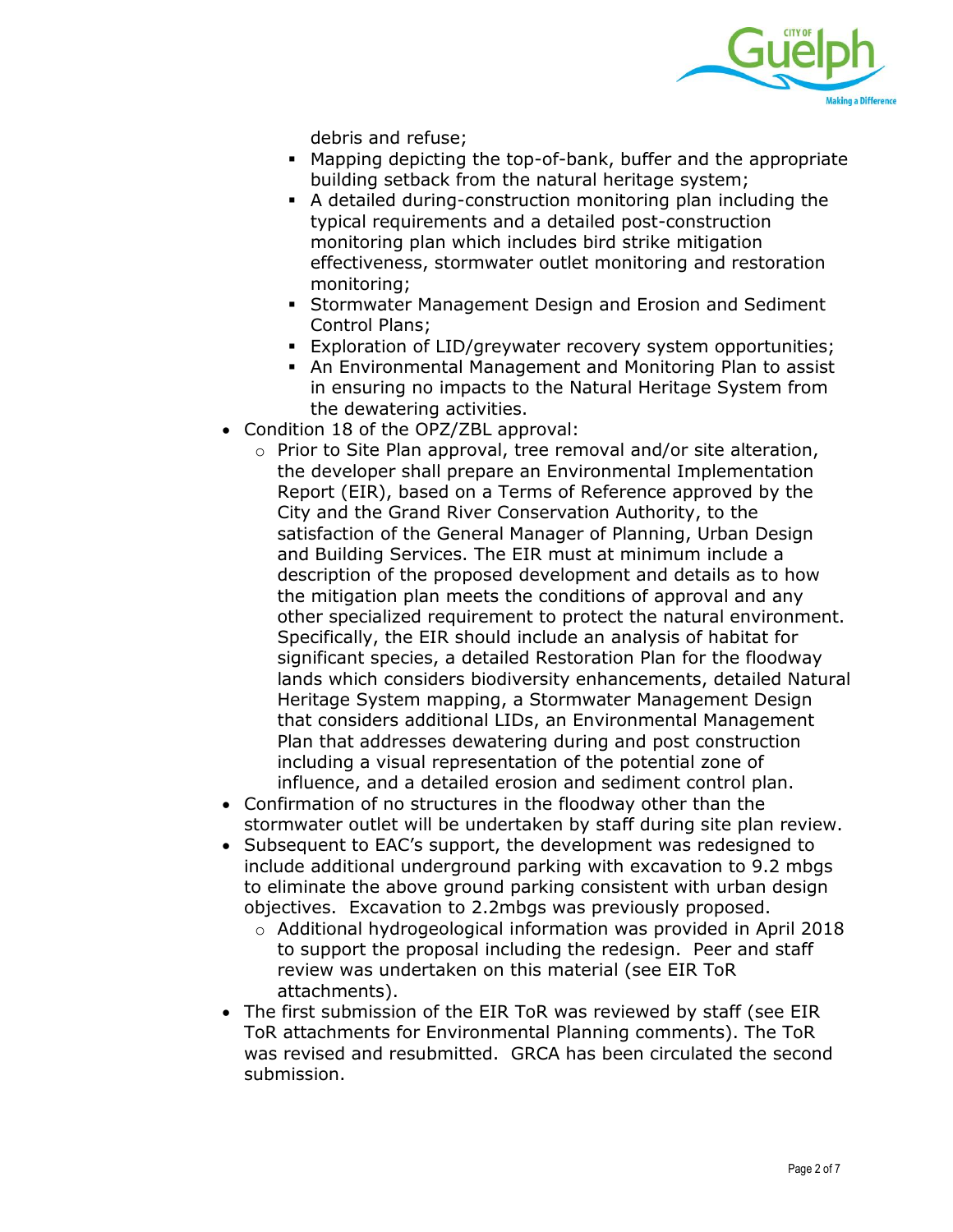

*Comments* Staff have reviewed the 2nd submission of the proposed Environmental Implementation Report Terms of Reference (EIR ToR) prepared by Stantec dated October 3, 2018 and have the following comments:

#### Section 1 (Introduction):

- (i): The decision referred to in Section 4.2.3 of the OP is the OPA/rezoning approval. For clarity, those should be referenced here and the EIR should outline how all relevant conditions from those approvals are met. As the EIS was part of that approval it is appropriate to also reference it here as well.
- (iii): To ensure it is addressed in the EIR and associated detailed design, add bird strike-mitigation.

#### Section 4 (Conservation and Management Measures):

- Items (vii) and (x) from the City's May 2018 comments should be included.
- The results of a DFO self-assessment/request for review in relation to the proposed dewatering and the stormwater outlet should be included and any associated mitigation and/or best management practices required by DFO outlined.
- Recommendations from the HydroG report addendum are not specified here. While no changes to the ToR are necessary note that it is expected that these will be included in the EIR.

#### Section 5 (Monitoring):

- Identification of gaps in baseline data that need to be filled prior to the commencement of work should be included. It should be ensured that baseline data exists for water levels and water quality (including thermal regime) in the Speed River adjacent to the site.
- Recommendations for stormwater outlet monitoring should be included in this section.

#### General:

As it was not included as part of the EIS, provision of post development NHS digital information that clearly illustrates all Significant Natural Areas and the floodway line in AutoCAD, ESRI shapefile, or ESRI geodatabase formats as well as complete wildlife lists in digital format must be provided as part of the EIR.

Parks Planning reviewed the first ToR submission and provided comments in June 2018 which were provided to Stantec. Although relevant sections have been included (i.e. trails, restoration, planting, and educational signage) it is not clear how the comments were considered in the revised ToR. Changes to the ToR are not necessary in this regard; however, it is expected that those comments will be addressed in the EIR. For clarity those comments have been reproduced below: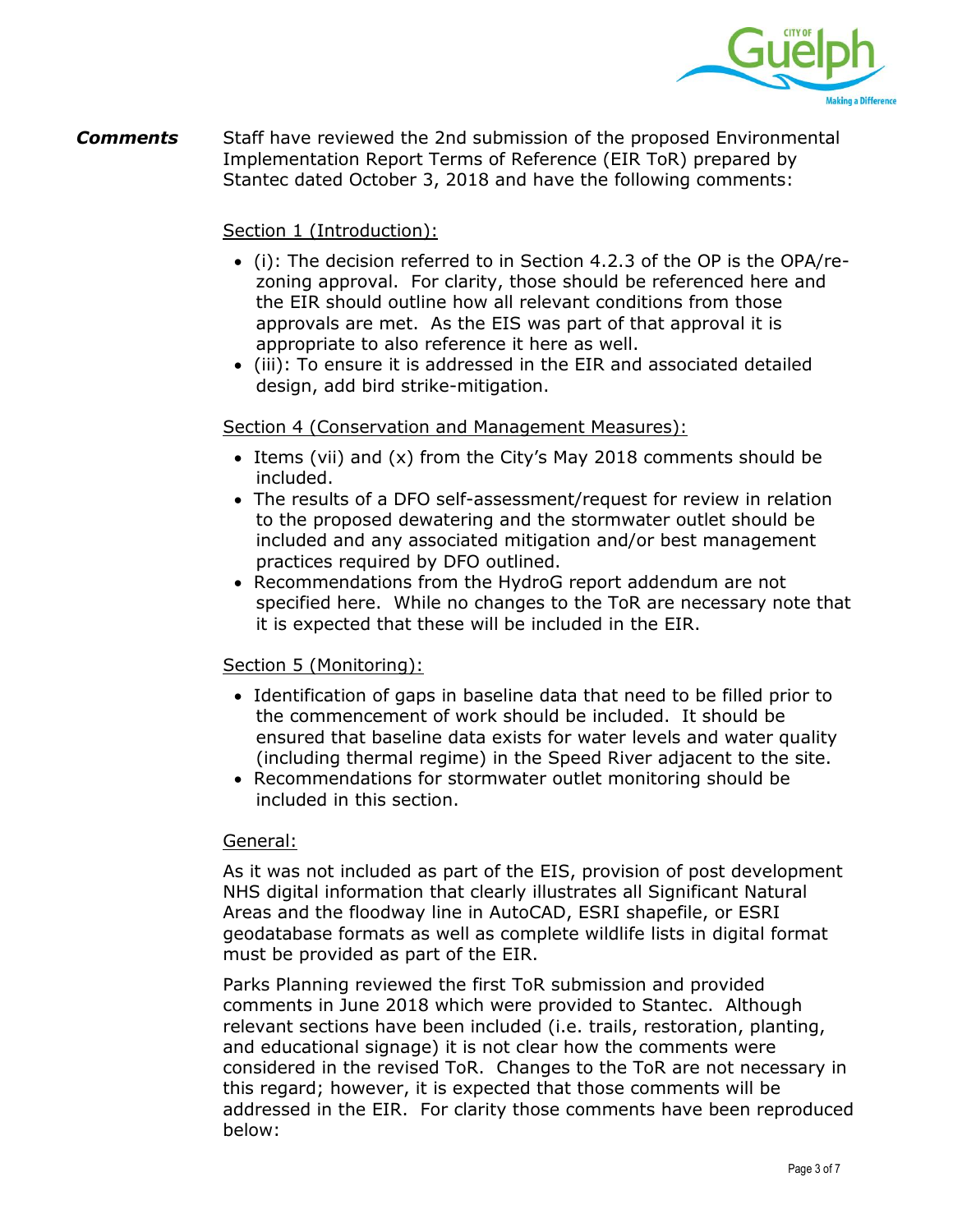

Trail Development

As per the Guelph Trail Master Plan, there is a desired off-road trail route planned along the west of the proposed site. The EIR should address the following trail design and development aspects:

- Recommend a trail alignment along the west of the property, which connects to the existing trail to the north of the subject site.
- The exact size and location of the dedicated trail parcel is dependent of the location of the final trail alignment, trail materials, and associated grading information. The EIR should propose a new property line between the development and the dedicated trail parcel.
- The trail should be designed with the following considerations:
	- o 2.5m width, accessible surface (to match trail surfacing of the connecting trail to the north of the site), and 0.3-1.0m width mow strips on either side of trail;
	- o The City encourages a meandering path as per Environmental Planning comments;
	- o In the grading design, every effort should be made to reduce sheet drainage over the trail and reduce potential for wash-out;
	- o Trail design should be compliant with the Guelph Trails Master Plan (GTMP) and Facility Accessibility Design Manual (FADM);
	- $\circ$  Longitudinal slopes of the trail should be 4% or less with cross slopes of 2% including the mow strips.
- The developer will be responsible for "Basic Trail Development" as identified under the City's Development Charges Bylaw – Local Service Policy. The City encourages the full construction of the trail as part of the development to prevent additional construction in the future that will disrupt the natural area and residents. If the developer chooses to construct the trail as part of the development construction, the City would contribute funds to construct the trail fully.

#### Public Education

Public education should be provided through interpretive signage. The EIR should recommend the location and design of interpretive signage as per City standards and specifications. Public education should address the environmental sensitivity of natural heritage features and procedures residents can follow to protect and/or enhance these areas.

#### Demarcation

As per the City's Demarcation Policy, the developer is required to demarcate the open space parcel dedicated to the City. The EIR should recommend the type and configuration of fencing and/or demarcation posts.

Open Space Enhancement and Restoration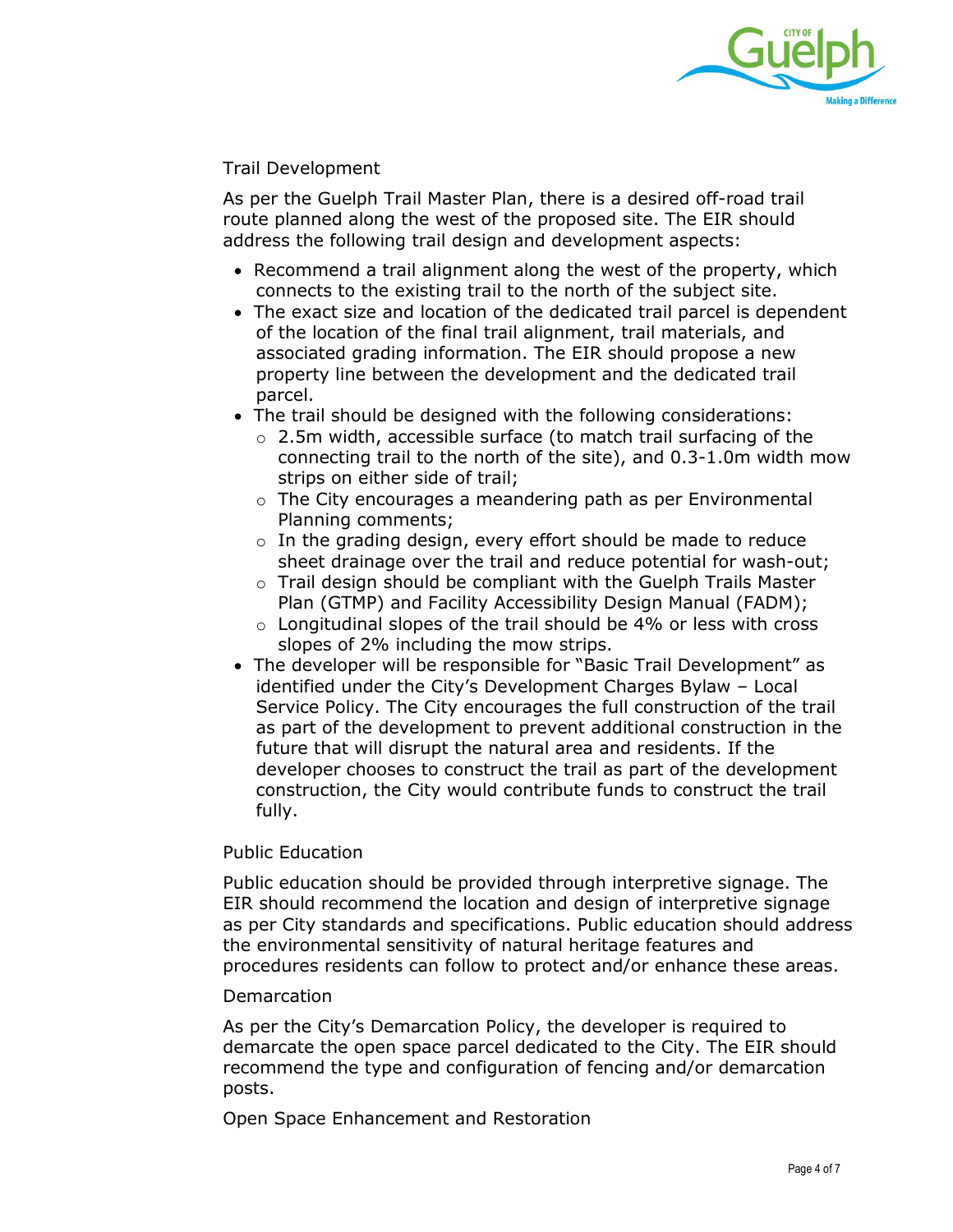

The developer is responsible for restoration of disturbed areas, enhancement of natural area buffers and wildlife corridors, clean-up of debris and waste, removal of hazard trees along the trail system and residential property, and management of invasive species. The EIR should provide details of compensation, restoration, and enhancement plantings as per the City's design standards and specifications. The EIR should recommend choice/selection of native plants, etc. for the restoration and enhancement planting within the open space system. Park Planning will ensure that the recommended species are incorporated in the landscape plans.

#### *Suggested Motion Staff recommends that the Environmental Advisory Committee conditionally support the Environmental Implementation Report Terms of Reference for 71 Wyndham Street South prepared by Stantec subject to the following:*

THAT the EIR ToR be revised to the satisfaction of City staff and include:

- 1) The OPA/ZBL decision and bird strike mitigation in Section 1;
- 2) Items (vii) and (x) from the City's May 2018 comments and the results of a DFO self-assessment/request for review in Section 2;
- 3) Identification of baseline data gaps that need to be filled prior to the commencement of work and recommendations for stormwater outlet monitoring in Section 5; and
- 4) Provision for the inclusion of NHS digital information (mapping and wildlife lists) in the EIR.

THAT Parks Planning comments dated June 2018 be incorporated into the EIR.

THAT any comments received from GRCA on the ToR be addressed.